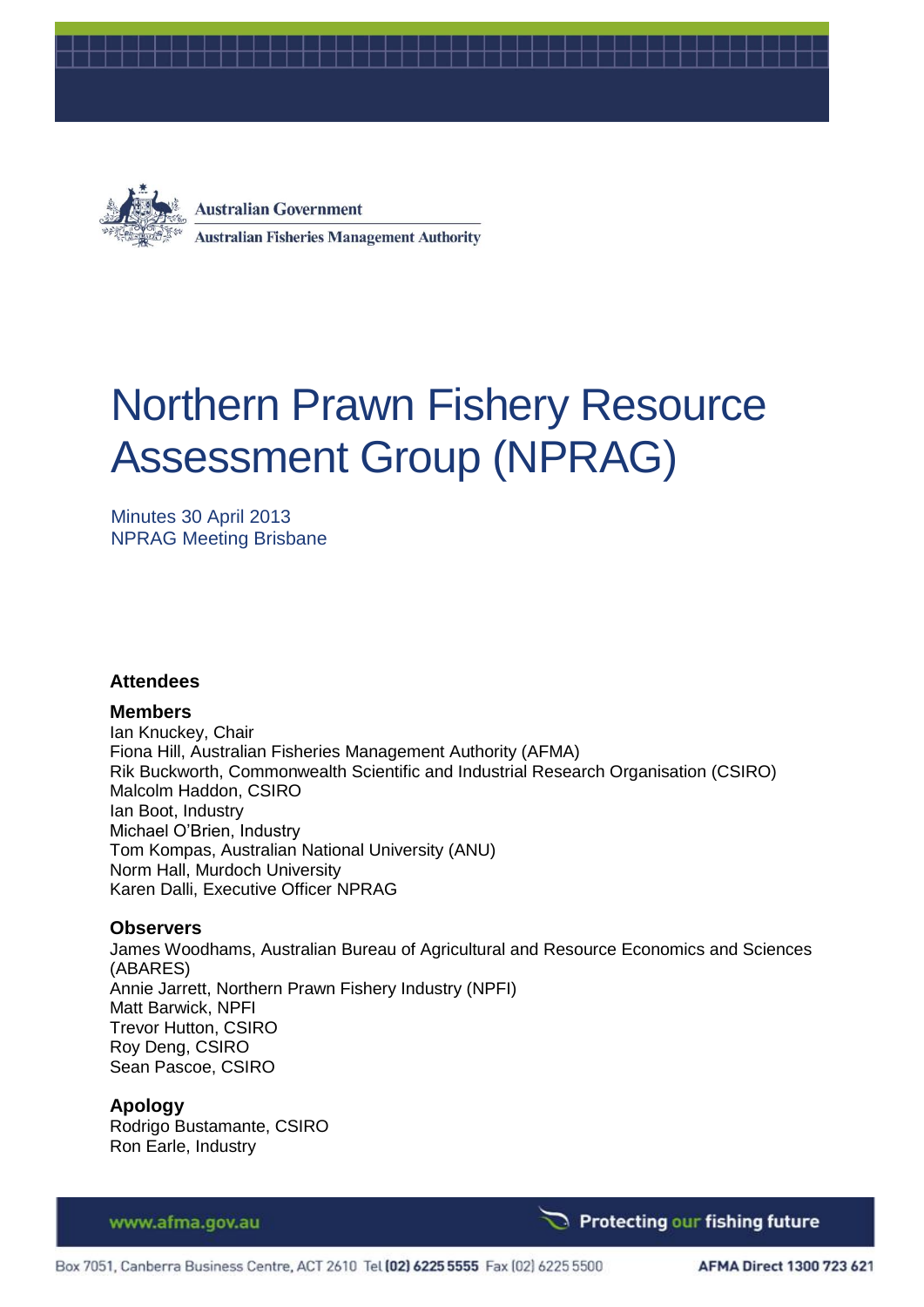# **Agenda Item 1 - Preliminaries**

## **1.1 Welcome and apologies**

The Northern Prawn Fishery Resource Assessment Group (NPRAG) Chair, Ian Knuckey, opened the meeting at 9:00 am, welcoming all members and observers. The chairman advised that the main purpose of the meeting was to discuss the risk assessment for the Northern Prawn Fishery (NPF) future management arrangements and stock assessment outcomes for the three key prawn species.

Apologies were received from Ron Earle (Industry) and Rodrigo Bustamante (CSIRO).

## **1.2 Declarations of interest**

The chairman asked members to announce any declarations of interests in regards to the agenda items. Members declared their interests and these are outlined in [Table 1.](#page-1-0)

| <b>Member</b>        | <b>Declared Interest</b>                                                                                                          |
|----------------------|-----------------------------------------------------------------------------------------------------------------------------------|
| lan Knuckey          | Independent Chair of the NPRAG and scientific member on the NPF<br>management advisory committee (NORMAC). No pecuniary interest. |
| <b>Fiona Hill</b>    | AFMA employee and NPF manager. No pecuniary interest.                                                                             |
| <b>Rik Buckworth</b> | CSIRO employee. Participates in projects related to the NPF that                                                                  |
|                      | currently receive funding and will seek to receive funding in the future. Rik                                                     |
|                      | Buckworth excused himself while the remaining RAG members discussed                                                               |
|                      | his participation in the meeting and it was agreed that CSIRO staff                                                               |
|                      | involvement in the discussion was necessary and any conflicts would not                                                           |
|                      | bias discussions of the agenda items.                                                                                             |
| Malcolm Haddon       | CSIRO employee. Not involved in any NPF research projects. .                                                                      |
| lan Boot             | Industry representative. NPF shareholder. No pecuniary interest.                                                                  |
| Michael O'Brien      | Industry representative. Employee of a company that owns statutory                                                                |
|                      | fishing rights (SFRs) in the NPF. Interested in results of the assessments                                                        |
|                      | from a commercial view point. Michael O'Brien excused himself while the                                                           |
|                      | remaining members discussed his participation and it was agreed that                                                              |
|                      | industry participation was vital to ensure transfer of information and the                                                        |
|                      | conflict will not in any way undermine any items discussed.                                                                       |
| Tom Kompas           | ANU employee. Assists with Maximum Economic Yield (MEY) estimates                                                                 |
|                      | and forecasts in the bio-economic project for the NPF. Tom Kompas                                                                 |
|                      | excused himself while the remaining RAG members discussed his                                                                     |
|                      | participation in the meeting and it was agreed that Tom's input is valuable                                                       |
|                      | and the MEY work is critical to the meetings discussions and any conflicts                                                        |
|                      | would not bias discussions of the agenda items.                                                                                   |
| Norm Hall            | Murdoch university and Western Australia Department of Fisheries                                                                  |
|                      | employee. No pecuniary interest.                                                                                                  |
| <b>Karen Dalli</b>   | AFMA employee and NPRAG EO. No pecuniary interest.                                                                                |
| <b>Observers</b>     |                                                                                                                                   |
| James Woodhams       | ABARES employee. No pecuniary interest.                                                                                           |
| Annie Jarrett        | EO of NORMAC and CEO for NPF Industry Pty Ltd (NPFI). No pecuniary                                                                |
|                      | interest in relation to holding NPF SFRs. Represents shareholders who                                                             |
|                      | have an interest in Agenda items 3, 4, 5 and 6. Annie Jarrett excused                                                             |
|                      | herself while the remaining members discussed her participation in                                                                |
|                      | agenda items 3, 4, 5 and 6. It was agreed that industry input is critical and                                                     |
|                      | Annie's expertise and experience is valuable to the meeting and any                                                               |

<span id="page-1-0"></span>**Table 1. NPRAG declarations of interest.**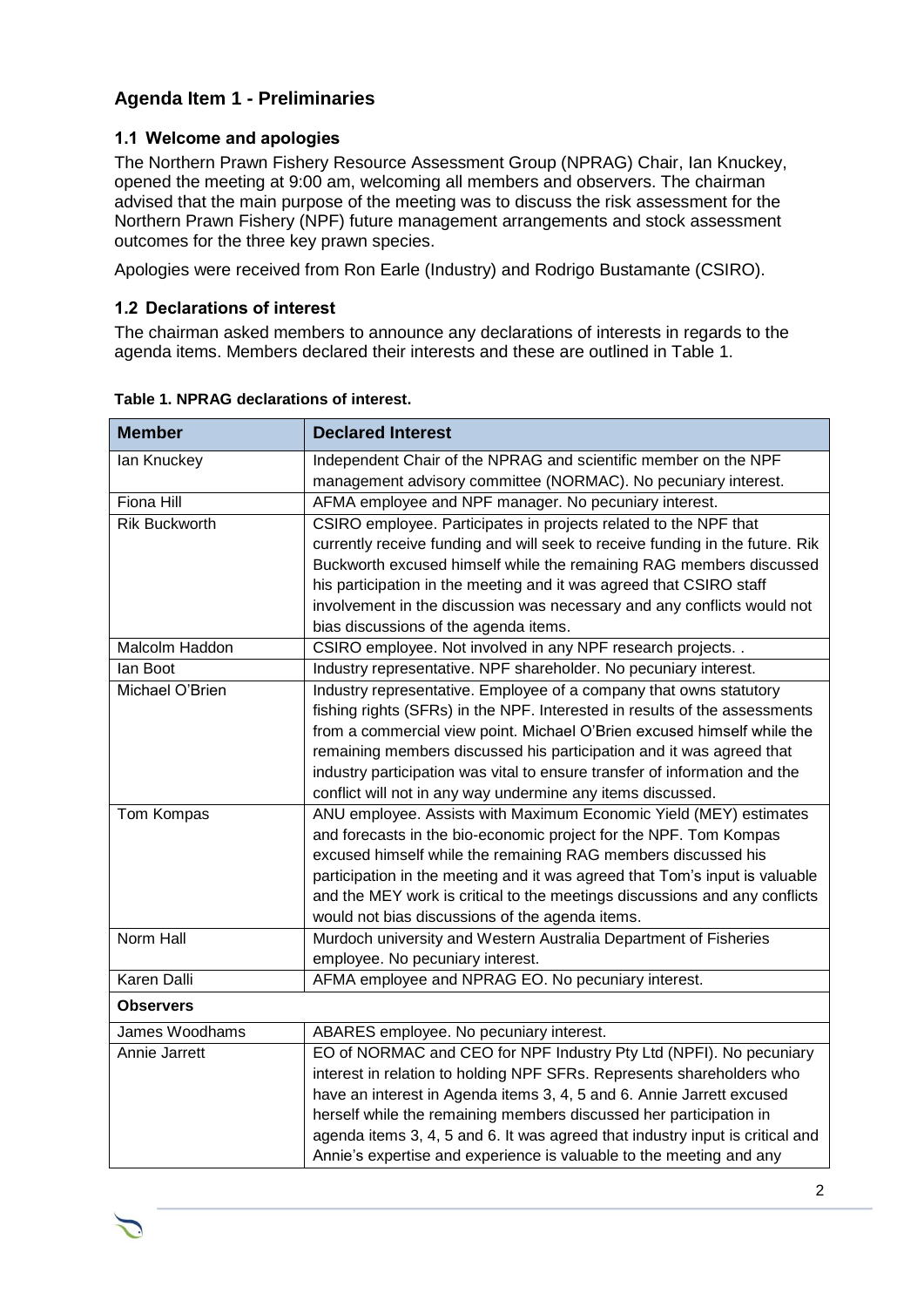|                      | conflicts would not bias discussions of the agenda items.                 |
|----------------------|---------------------------------------------------------------------------|
| <b>Matt Barwick</b>  | Contractor to NPFI. No pecuniary interest.                                |
| <b>Trevor Hutton</b> | CSIRO employee. Participate in projects related to the NPF that currently |
|                      | receive funding and will seek to receive funding in the future. Trevor    |
|                      | Hutton excused himself while the remaining RAG members discussed his      |
|                      | participation in the meeting and it was agreed that CSIRO staff           |
|                      | involvement in the discussion was necessary and any conflicts would not   |
|                      | bias discussions of the agenda items.                                     |
| Roy Deng             | CSIRO employee. Participate in projects related to the NPF that currently |
|                      | receives funding and will seek to receive funding in the future. Roy Deng |
|                      | excused himself while the remaining RAG members discussed his             |
|                      | participation in the meeting and it was agreed that CSIRO staff           |
|                      | involvement in the discussion was necessary and any conflicts would not   |
|                      | bias discussions of the agenda items.                                     |
| Sean Pascoe          | CSIRO employee, no pecuniary interest.                                    |

## **1.3 Adoption of the agenda**

The RAG adopted the agenda with an additional item in other business to discuss the paper *A Retrospective Evaluation of Sustainable Yields for Australia's Northern Prawn Fishery: An alternative view*.

## **1.4 Acceptance of the minutes from NPRAG 12 March 2013 teleconference**

The RAG supported, with minor editorial amendments, the minutes of NPRAG 12 March 2013 teleconference as a true and accurate record of the meeting.

## **1.5 Actions arising from previous NPRAG meetings**

The RAG went through the action items listed in [Table 2](#page-2-0) and updated progress. Members suggested that in future the actions should be written with greater context to ensure they can be read as stand-alone items.

| <b>Person responsible</b>    | <b>Description of ACTION item</b>                                                                                                                                          | <b>Progress</b> |  |
|------------------------------|----------------------------------------------------------------------------------------------------------------------------------------------------------------------------|-----------------|--|
| 17-18 May 2011 Meeting       |                                                                                                                                                                            |                 |  |
| Tom Kompas                   | To investigate the use of an inter-annual variability<br>factor for the value of the Australian dollar as it<br>affects industry and a value that might be<br>appropriate. | In progress     |  |
| 13-14 September 2012 Meeting |                                                                                                                                                                            |                 |  |
| AFMA                         | Catch data provided in management update to be<br>split between first and second season and include<br>at least two years of historical data.                              | Complete        |  |
| <b>AFMA</b>                  | AFMA to advise through EM fisheries of the need<br>for industry to play a greater role in the review of<br>the harvest strategy.                                           |                 |  |
| <b>AFMA</b>                  | Scientific observers to collect size-frequency<br>distribution data for bugs.                                                                                              | Complete        |  |
| <b>CSIRO</b>                 | Sean Pascoe to provide the RAG with an update<br>on the response to the Wang paper.                                                                                        | This meeting    |  |
| <b>ABARES</b>                | ABARES to provide price and quantity data to<br>Tom Kompas to assist in the calculation of a TAC<br>using an MEY target. AFMA to assist in obtaining<br>this data.         | Complete        |  |

<span id="page-2-0"></span>

|  | Table 2. Actions arising from previous meetings. |  |
|--|--------------------------------------------------|--|
|  |                                                  |  |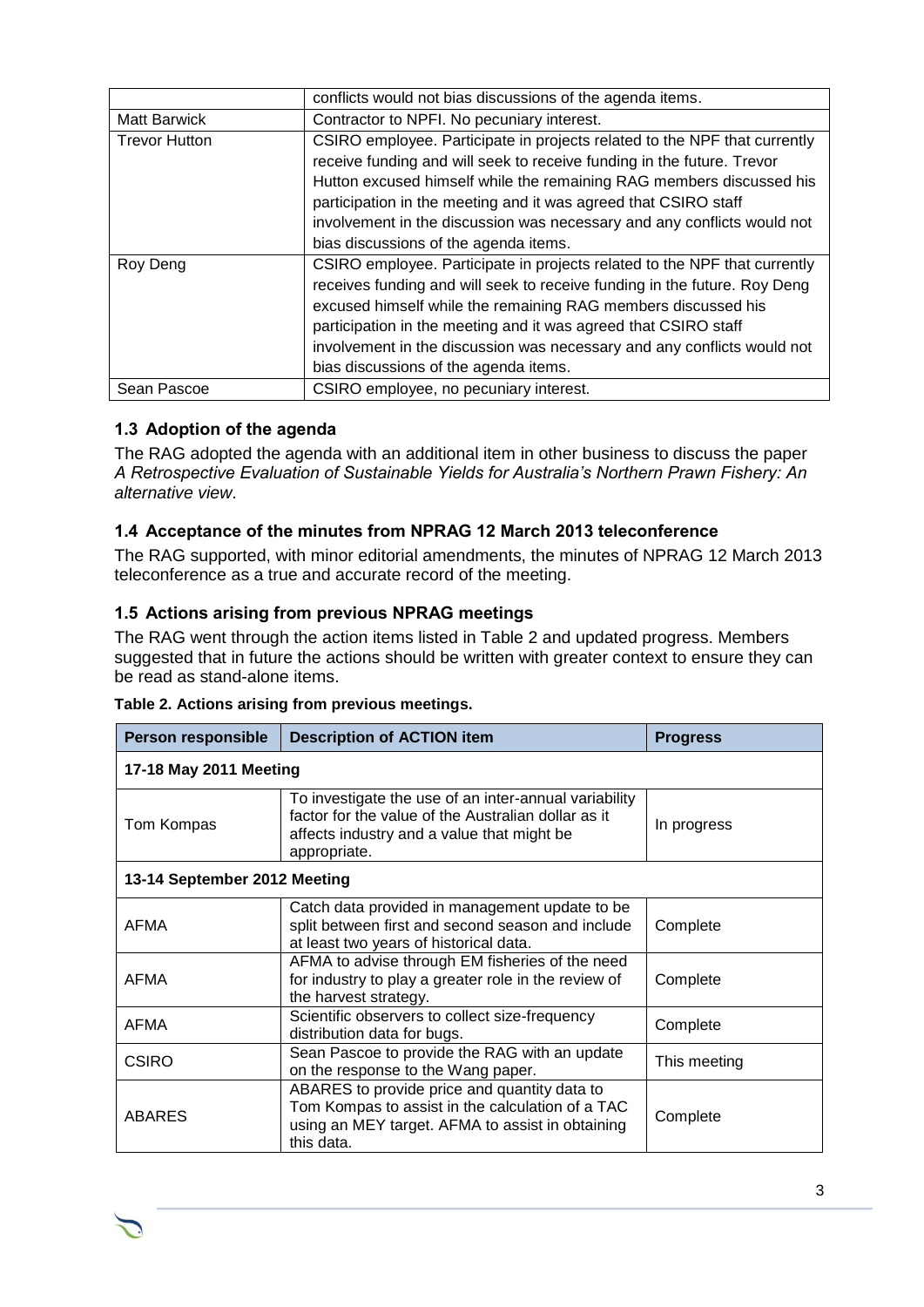| <b>Person responsible</b> | <b>Description of ACTION item</b>                                                                                                                                                                                                                                                                                                                                                                                                        | <b>Progress</b>                                                                                                                                                                                                                  |  |  |  |
|---------------------------|------------------------------------------------------------------------------------------------------------------------------------------------------------------------------------------------------------------------------------------------------------------------------------------------------------------------------------------------------------------------------------------------------------------------------------------|----------------------------------------------------------------------------------------------------------------------------------------------------------------------------------------------------------------------------------|--|--|--|
| All                       | Members to provide comments on the NPFI<br>proposal to the RAG EO by COB Thursday 20<br>September. RAG EO to collate for discussion at<br>subsequent teleconference.                                                                                                                                                                                                                                                                     | Complete                                                                                                                                                                                                                         |  |  |  |
| Chair                     | Chair to draft correspondence to the AFMA<br>Commission outlining concerns relating to the<br>completion of the Banana Prawn prediction and<br>MSE projects.                                                                                                                                                                                                                                                                             | Complete                                                                                                                                                                                                                         |  |  |  |
| <b>CSIRO</b>              | CSIRO to explore the influence of moon phases<br>on the Tiger Prawn assessment model.                                                                                                                                                                                                                                                                                                                                                    | Ongoing                                                                                                                                                                                                                          |  |  |  |
| <b>AFMA</b>               | RAG EO to request that Viki O'Brien liaise with<br>Rodrigo Bustamante to discuss the spatial<br>analysis tools that are available in the NPF.<br>"The Chair informed the RAG of the<br>correspondence from AFMA regarding the<br>revitalisation of the ERA/ERM process. Dr<br>Bustamante suggested that this would be a useful<br>opportunity to incorporate the range of<br>assessment tools used in the NPF." Excerpt from<br>minutes. | The ERA/ERM<br>revitalisation project is<br>currently on hold<br>pending the outcomes<br>of the Environmental<br><b>Risk Assessment</b><br>Project; therefore this<br>action item is on hold<br>pending project<br>finalisation. |  |  |  |
| <b>AFMA</b>               | Need to inform the RAG of the scope of the<br>ERA/ERM project being undertaken by AFMA.                                                                                                                                                                                                                                                                                                                                                  | Complete                                                                                                                                                                                                                         |  |  |  |
| <b>AFMA</b>               | RAG EO to work with NPFI and industry members<br>to finalise the research priorities.                                                                                                                                                                                                                                                                                                                                                    | Complete.                                                                                                                                                                                                                        |  |  |  |
| <b>NPFI</b>               | NPFI to work with NORMAC research strategy<br>group to develop a five year research plan for the<br>NPF.                                                                                                                                                                                                                                                                                                                                 | In progress, waiting on<br>Matt Barwick to<br>provide a draft for<br>RAG consideration.                                                                                                                                          |  |  |  |
| <b>AFMA</b>               | RAG EO to update the workplan and distribute for<br>consideration OOS, noting the need for an<br>additional RAG meeting in 2013.                                                                                                                                                                                                                                                                                                         | Complete                                                                                                                                                                                                                         |  |  |  |
| AFMA/CSIRO                | RAG EO to work with Rik Buckworth & FRDC to<br>maintain a collection of stock assessment<br>documents on the AFMA website.                                                                                                                                                                                                                                                                                                               | Incomplete                                                                                                                                                                                                                       |  |  |  |
| <b>AFMA</b>               | AFMA to provide shapefiles of closures for<br>inclusion in the digital marine atlas.                                                                                                                                                                                                                                                                                                                                                     | Incomplete. AFMA to<br>discuss with data<br>management team<br>and will update<br>NPRAG OOS.                                                                                                                                     |  |  |  |
|                           | 14 February 2013 Teleconference                                                                                                                                                                                                                                                                                                                                                                                                          |                                                                                                                                                                                                                                  |  |  |  |
| <b>CSIRO</b>              | CSIRO to distribute a formalised 2013 NPRAG<br>effort pattern to RAG members.                                                                                                                                                                                                                                                                                                                                                            | Complete                                                                                                                                                                                                                         |  |  |  |
| <b>CSIRO</b>              | CSIRO to run model using existing approach for<br>face-to-face meeting, and if possible provide a<br>comparison between the new approach and the<br>existing approach.                                                                                                                                                                                                                                                                   |                                                                                                                                                                                                                                  |  |  |  |
| <b>CSIRO</b>              | CSIRO to prepare a summary of whether the<br>outcome using the new method for weighting and<br>characterising length frequency samples which<br>adopts a different statistical technique is either<br>more or less certain than the existing method for<br>RAG consideration.                                                                                                                                                            | Pending                                                                                                                                                                                                                          |  |  |  |
| <b>CSIRO</b>              | CSIRO to use same base case as the 2012<br>assessment but with the revised RAG effort<br>pattern.                                                                                                                                                                                                                                                                                                                                        | Complete                                                                                                                                                                                                                         |  |  |  |

 $\mathcal{L}$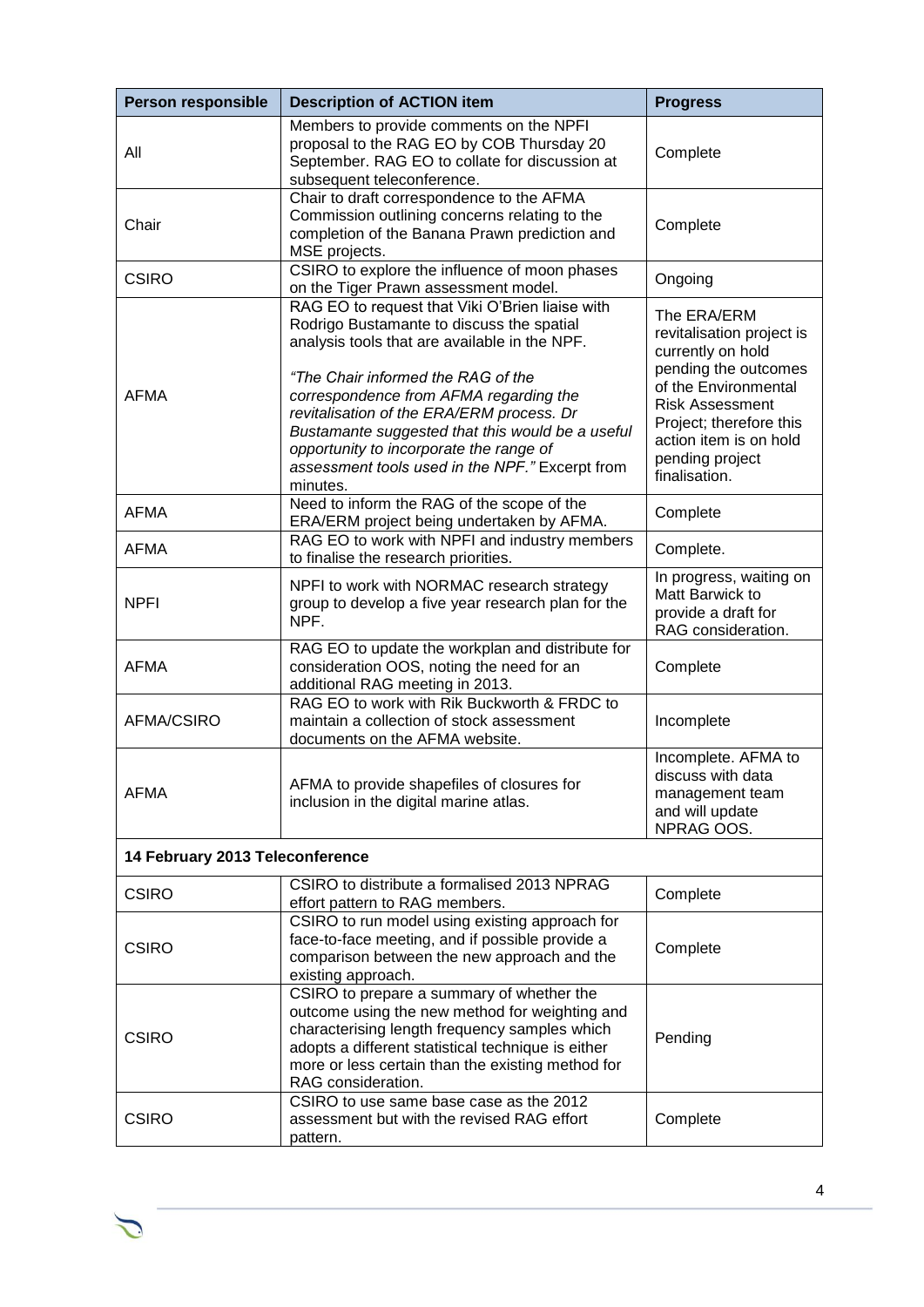| <b>Person responsible</b>    | <b>Description of ACTION item</b>                                                                                                                                                                                                       | <b>Progress</b> |  |
|------------------------------|-----------------------------------------------------------------------------------------------------------------------------------------------------------------------------------------------------------------------------------------|-----------------|--|
| <b>CSIRO</b>                 | Rik Buckworth to provide a summary of the MEY-<br>trigger approach at the face-to-face meeting when<br>presenting outputs of analysis.                                                                                                  | Complete        |  |
| <b>CSIRO</b>                 | CSIRO to provide a list of what will be included in<br>base case for future meetings so a review of what<br>is included and what is not can be undertaken by<br>the RAG.                                                                | Complete        |  |
| 12 March 2013 Teleconference |                                                                                                                                                                                                                                         |                 |  |
| AFMA                         | Item on Red-legged Banana Prawn limit reference<br>point re: 390 kg/boat/day versus 0.5 B <sub>MSY</sub> to be<br>added to the April NPRAG agenda.                                                                                      | Complete.       |  |
| AFMA                         | Item on Red-legged Banana Prawn Limit<br>Reference Point (LRP) and its interpretation re:<br>combined Banana Prawns or single species to be<br>added to the April NPRAG agenda.                                                         |                 |  |
| <b>CSIRO</b>                 | CSIRO to update NPRAG 2013 specified fishing<br>effort pattern figure to ensure Brown Tiger Prawn<br>effort is vertical at the start of the season and<br>update y-axis title to 'proportion of the annual<br>fishing effort per week'. | Complete.       |  |

## **Action 1 -** CSIRO

CSIRO to examine whether a decrease of roughly 10 per cent in prawn length frequencies collected by AFMA scientific observers would be detrimental to assessments. The reallocation of effort is to collect length-frequency (LF) distribution data for bugs.

## **Action 2 -** AFMA

AFMA to organise scientific observers to collect LF data for bugs to monitor the impact of the reduced size limit introduced for the 2011 season.

## **Action 3 -** AFMA

AFMA to provide a written annual summary of observer monitoring for the 2011 and 2012 fishing years, that details methods, results and spatial distribution.

## **Action 4 –** AFMA/CSIRO

Fiona Hill and Rik Buckworth to ensure that raw observer data is provided to CSIRO.

## **Action 5 -** AFMA

Fiona Hill to investigate if shape files for all NPF closures can be forwarded on to RAG members.

## **Agenda Item 2 - Reports**

#### **2.1 Industry report**

Michael O'Brien and Ian Boot provided the RAG with an update on the current NPF season.

#### *Catches*

They advised that the season started well, with catches dropping off in the second and third weeks. The industry members estimated the average vessel catch to be approximately 40 tonnes, with some boats performing better than others. They estimated overall fleet catch is approximately 2000 tonnes to date for the season.

RAG members heard that the quality of prawns is a little lower than last year; however some areas are still producing bigger prawns.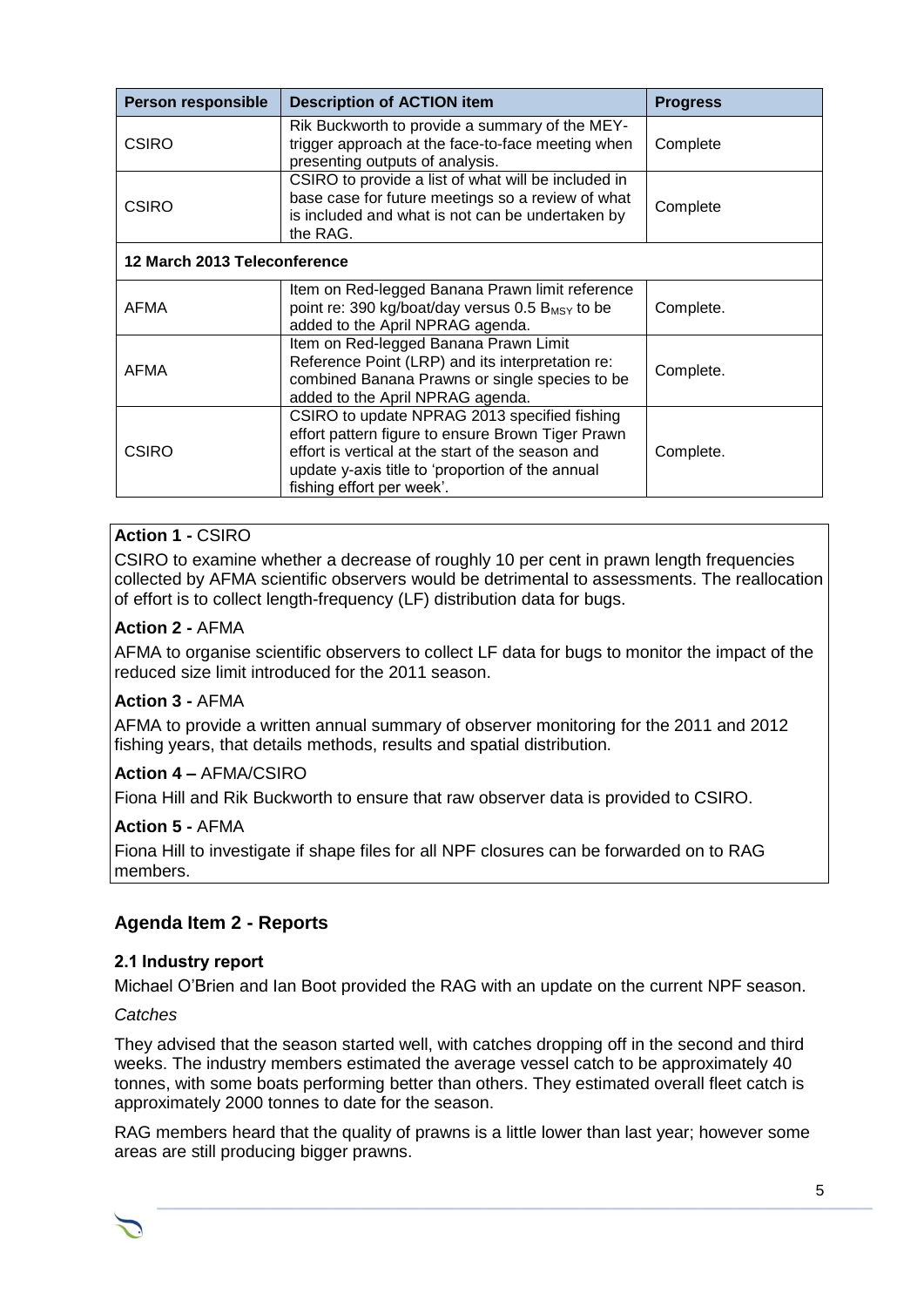Some of the boats with dual licences have left the NPF as the Queensland east coast is having a great year, with good Banana and King Prawn catches being reported.

Industry representatives advised the RAG that overall catches have been down by two thirds from the 2012 season, which is disappointing but expected. Industry members are positive about the Tiger Prawn season with the indication from the skippers that there is a good distribution of Tiger Prawns.

## *Prices*

RAG members heard that prices have increased by around a third. Industry members believe that this is related to reduced imports of aquaculture prawns because of diseases coming out of the farm sector overseas where the hatchery juveniles are dying young.

RAG members also heard that there have been challenges with retaining experienced crew, with some crew looking at the value of Australian dollar and the amount of rainfall, and not returning to work in the NPF.

## **2.2 AFMA management report**

Fiona Hill provided the RAG with an updated AFMA management report.

1. Fiona Hill advised that the pre-Banana Prawn survey was undertaken in February 2013 and that CSIRO staff were positive about the observed high catch rates, which are a good indication for the coming Tiger Prawn season.

2. The summary of catches for the 2011 and 2012 fishing years was presented. The RAG noted the increase in bug, scallop and squid catches for 2012 and industry commented that there were good catches of bugs off Northern Territory in 2012. There was a decrease in Tiger Prawns caught from 2011-12. There were some questions around the reliability of these figures as they were not based on Season Landing Returns (SLRs), with a discrepancy in total Banana Prawn catch for 2012 than previously advised.

## **Action 6 -** AFMA

Karen Dalli to distribute AFMA's information disclosure paper to the RAG to inform members on the policy and procedures for disclosing information that is provided to the RAG.

**Action 7 –** CSIRO and NPFI

Rik Buckworth and Matt Barwick to investigate the large difference in the Tiger Prawn logbook data and landed data.

3. The DAFF reviews of the Bycatch Policy and Harvest Strategy Policy has placed a greater emphasis on the Environmental Risk Assessment and Environmental Risk Management framework. AFMA is currently undertaking an internal review of its processes around ERA/ERM and aims to consult with MACs and RAGs later in 2013.

## **Action 8 - AFMA**

Fiona Hill to report back to the RAG on the implications of ERA/ERM framework capturing habitat and communities for existing closures.

4. DAFF are considering public submissions and developing recommendations for the Bycatch Policy and Harvest Strategy Policy reviews. They anticipate submitting a report to Minister Ludwig in April.

The Chair informed the RAG that he made a personal submission, outlining that in a multispecies fishery like the Southern and Eastern Scalefish and Shark Fishery, incorporating all target species and byproduct into the Harvest Strategy will require significant revision of the current HSP and development of assessment methods and could be an expensive process.

*Meeting adjourned for morning tea at 10:30 am and returned at 11:00 am.*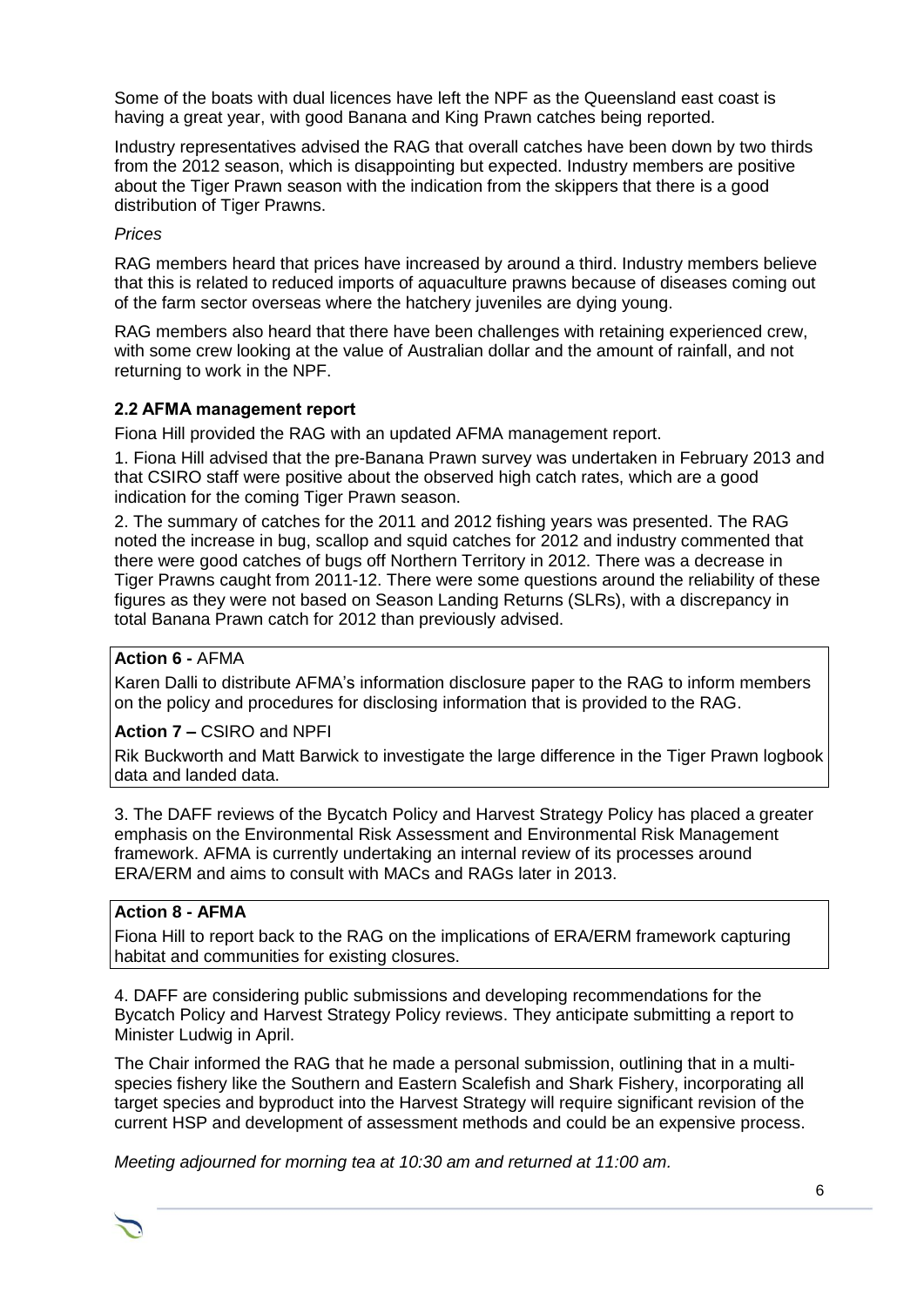# **Agenda Item 3 – Future Management Arrangements in the NPF**

## **3.1 Presentation**

Fiona Hill explained the work done to date on the future management arrangements in the NPF and explained that the Commission has requested that the risks associated with the two preferred management options (TAC with in-season update and modified TAE) need to be investigated.

The *Draft Project Plan for undertaking a Risk Assessment in the Northern Prawn Fishery of Two Management Options* was read through with the RAG.

The RAG was informed that the Australian Centre of Excellence for Risk Analysis (ACERA) may be able to provide advice to AFMA on the project plan and other issues associated with the risk assessment, but would not be able to undertake the risk assessment themselves.

AFMA is seeking nominations for a member from NPRAG, NPFI and NORMAC to sit on a selection panel to recommend a suitable consultant to undertake this risk assessment. Once a consultant has been found, AFMA will establish a broader working group to provide technical advice to the consultant. It is anticipated that the selection panel will meet very soon to discuss potential candidates.

## **3.2 NPRAG Input**

Tom Kompas was nominated as the NPRAG representative for the selection panel. RAG members noted that Ian Knuckey will represent NORMAC and David Carter will represent NPFI. It was agreed that the membership of the Joint MAC/RAG working group will be arranged at a later date, with some members requesting advice on remuneration.

Industry members expressed concern about the need to quantify the impacts of an in-season update for White Banana Prawns under the quota option on quota trading. RAG members felt that this was a key piece of work needed for a thorough risk assessment to be undertaken. Fiona Hill explained that at this stage there are no plans to undertake additional work, unless it is identified as a requirement when developing the risk assessment framework. The Joint MAC/RAG working group will be heavily involved, including reviewing documents provided to risk assessors to ensure that comprehensive information on the two options is provided.

The RAG discussed the project objectives and recommended the following criteria to be provided to the risk assessors and included in the project plan.

In order of priority:

1. Is there a difference in the level and variability in profit/losses that may be delivered over time?

Including, but not limited to:

- Impacts of quota trading
- Impacts of MEY trigger
- Costs of management system
- Impacts of conservative TACs to address uncertainty with models

2. Is the management system feasible – does it operationalise MEY? Including, but not limited to:

- Data availability
- Model reliability through time
- Can you do it now/can you do it properly?
- Is there flexibility in the management system year to year to respond to change?

The RAG members discussed the need for a broader range of consultants to be approached to conduct the risk assessment.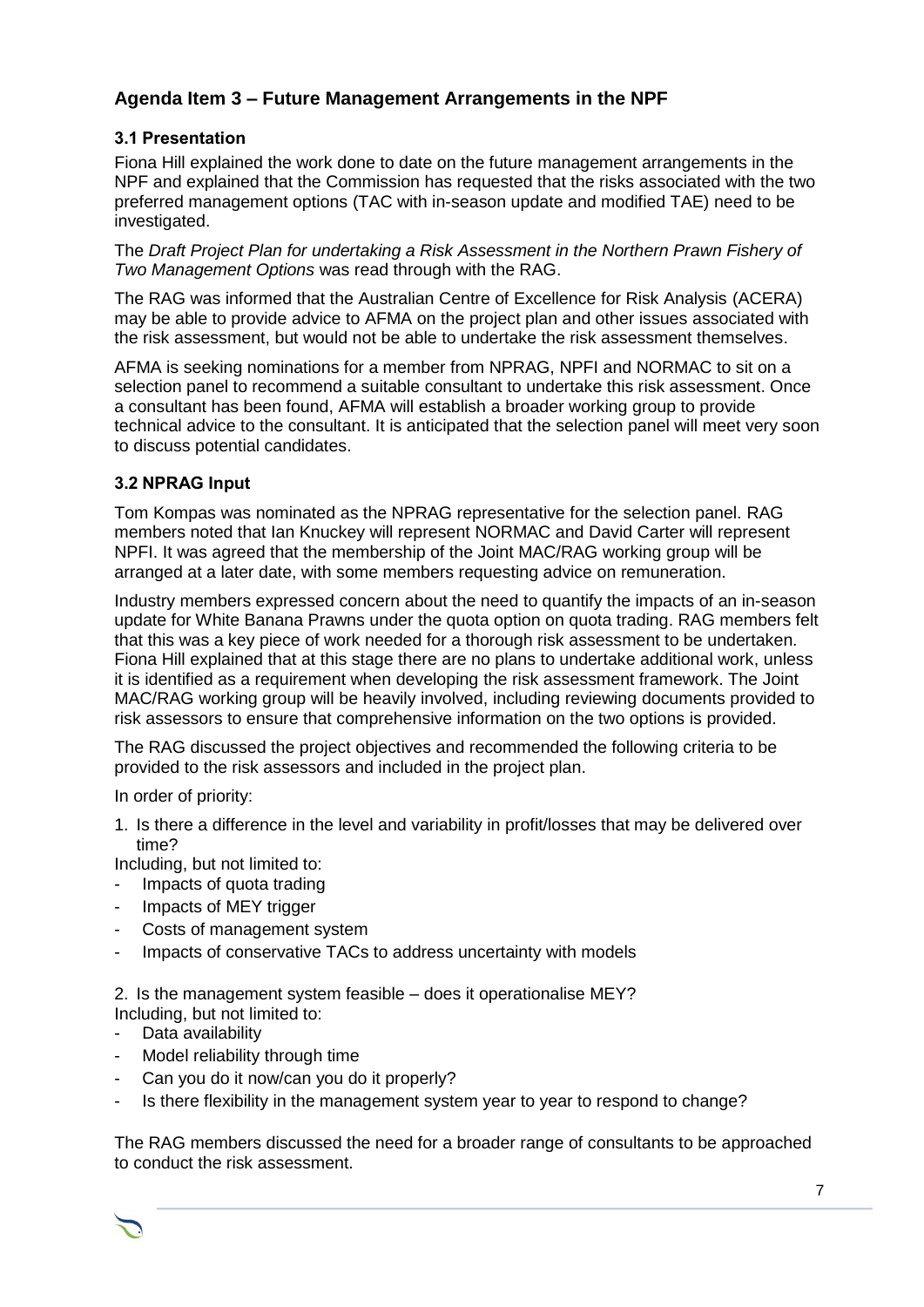## **Action 9 -** Tom Kompas

Tom Kompas agreed to provide AFMA with some further names of potential consultants for the risk assessment.

#### 3. Does the management system provide for the fishery to autonomously adjust? RAG members provided additional feedback on the project plan which was incorporated and it was suggested that any further comments and suggestions be forwarded to AFMA out of session.

## **Action 10 -** AFMA

Fiona Hill to incorporate comments collated from the RAG meeting on the Project Plan for undertaking a Risk Assessment in the Northern Prawn Fishery of two Management Options paper. The revised paper will be sent out to RAG members for comment with a one week turn around.

Industry members advised RAG members of their concern around moving to quota management, advising that MSC have indicated that given the uncertainty around TAC setting, more conservative TACs would have to be set to ensure MSC certification is not affected.

*The meeting adjourned at 1:00 pm for lunch and returned at 1:35 pm*

## **Agenda Item 4 – Banana Prawn**

Rik Buckworth provided the RAG with a presentation on the Banana Prawn potential catch prediction and MEY trigger for the White Banana Prawn fishery.

#### *Catch prediction*

The three banana catch prediction models give divergent results this year:

- **Single:** 2807 tonnes (this model uses just one set of rainfall weights, least preferred as it doesn't make best use of the information).
- **Separate:** 3125 tonnes (The original version, a set of separate models by each region, the predicted catches are summed).
- **Variable:** 6139 tonnes (The different rainfall weights for each catchment within a single model). Note: this model predicts the most catch from one area.

Previously the rainfall models have been in close agreement whereas the above results show large differences, highlighting the uncertainty of the complex model. It was noted that the Variable model was responding to the heavy January rainfall from TC Oswald, especially in the Vanderlins area.

There was some discussion around which model should be used, and if RAG advice should be included in determining which model would be applied in the coming fishing year. There was concern from RAG members that having the results available from the different models could bias which assessment method should be used, and that we should proceed with the previously agreed RAG approach, which was the Variable model. Most members agreed that the 6,139 tonne prediction was an over-prediction for 2013; however the variability was consistent with what has been observed in the previous four years.

## *MEY-trigger*

Rik Buckworth advised the RAG that they operationalised the MEY trigger to end the season at the point at which revenue from catch balances the operating costs (daily), as the below formula demonstrates: Profit = Catch X (Price - per kg costs including crew %) - Effort (cost per boat day).

It was noted that the trigger was dependent on the price per kilogram received at a certain harvest level. Industry RAG members raised concern with the ability to predict prices on which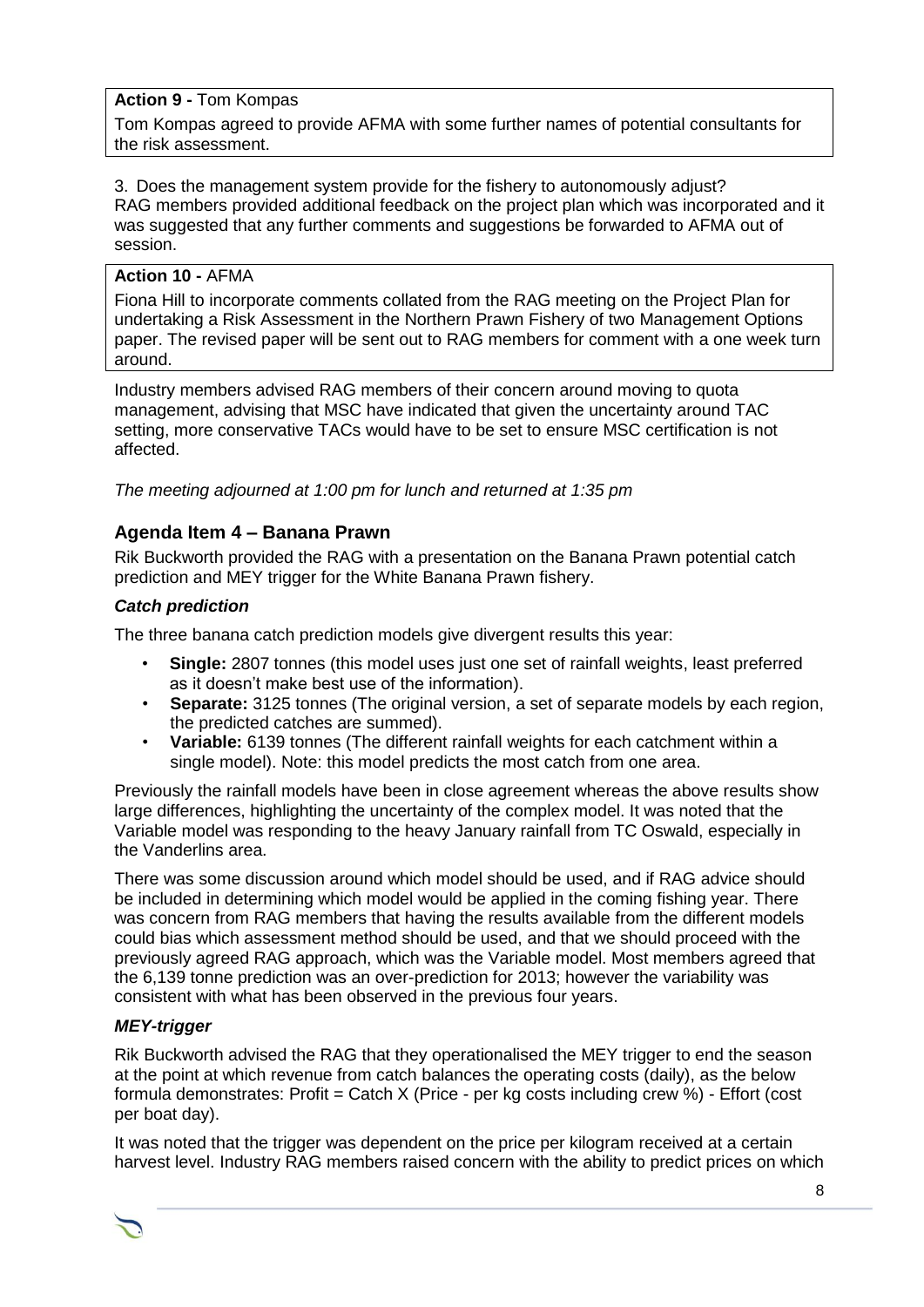the model would be run when required. Rik Buckworth advised that the price per kilogram could either be predicted or based on expert opinion. Rik Buckworth explained that the catch trigger was not overly sensitive to the price information.

The RAG noted that the Australian dollar has been a large influence on product price and that the biggest changes have been observed in the last 6 to 8 years. Fluctuating prices alter the results of  $E_{MEY}$ , profit, TAC and trigger.

RAG members raised concern with the fact that there were no measures of precision around estimates, and this would be useful information to have at hand when considering the outputs of this model in 2014.

## *Risks*

- Model is fragile to extremes in data inputs
- Rainfall data format and delivery is problematic
- Requirement to use most recent data results in a TAC being set close to the season start, and then updated

The RAG was informed that there were issues with obtaining the rainfall data this year and when this occurs RAG advice is essential. The rainfall data is vital to the assessment and this year it was received at the end of March. The rainfall data up to the end of February is required by CSIRO as soon as possible every year and it is regularly received in different formats, this year there were many errors with the data which poses a risk to the assessments being undertaken on time.

# **Agenda Item 5 – Red-legged Banana Prawn**

Rik Buckworth presented the 2013 assessment (based on data to the end of 2012) and preliminary TAC estimate for 2013 for the Red-legged Banana Prawn Fishery.

The model:

- works on a quarterly time set and assumes the number of prawns each quarter by, the number of prawns that survived natural processors from the previous quarter, minus those that were caught, plus any new recruits;
- takes into account the changes in selectivity as management of the fishery has changed over the years;
- uses growth information and estimated natural mortality rate; and,
- is a numbers driven model that uses CPUE from the fishery on a quarterly basis to constrain the model.

Fishing power estimates for boats in the Joseph Bonaparte Gulf declined by around two per cent in 2012, reflecting the change in fleet composition and the reduction in the number of boats towing quad gear. The catches were small last year with 214 tonnes of Red-legged Banana Prawns caught.

The usual pattern was apparent, where significant fishing occurred in the third quarter of the year in the second season. The model assumes the prawns are available to the fishery in the second quarter, but whether they will be fished is uncertain.

The model fits CPUE relatively well, the quarterly time scale works better and uses more data than if it was an annual model and it picks up a lot more information including the depletion of prawns throughout the year. The CPUE adjustment for fishing power is a realistic fit to the proportion of prawns available to the fishery.

## **Action 11** – CSIRO

The last 5 years of CPUE for Red-legged Banana Prawns tends to be high, RAG recommends CSIRO explore this when running the model for 2014.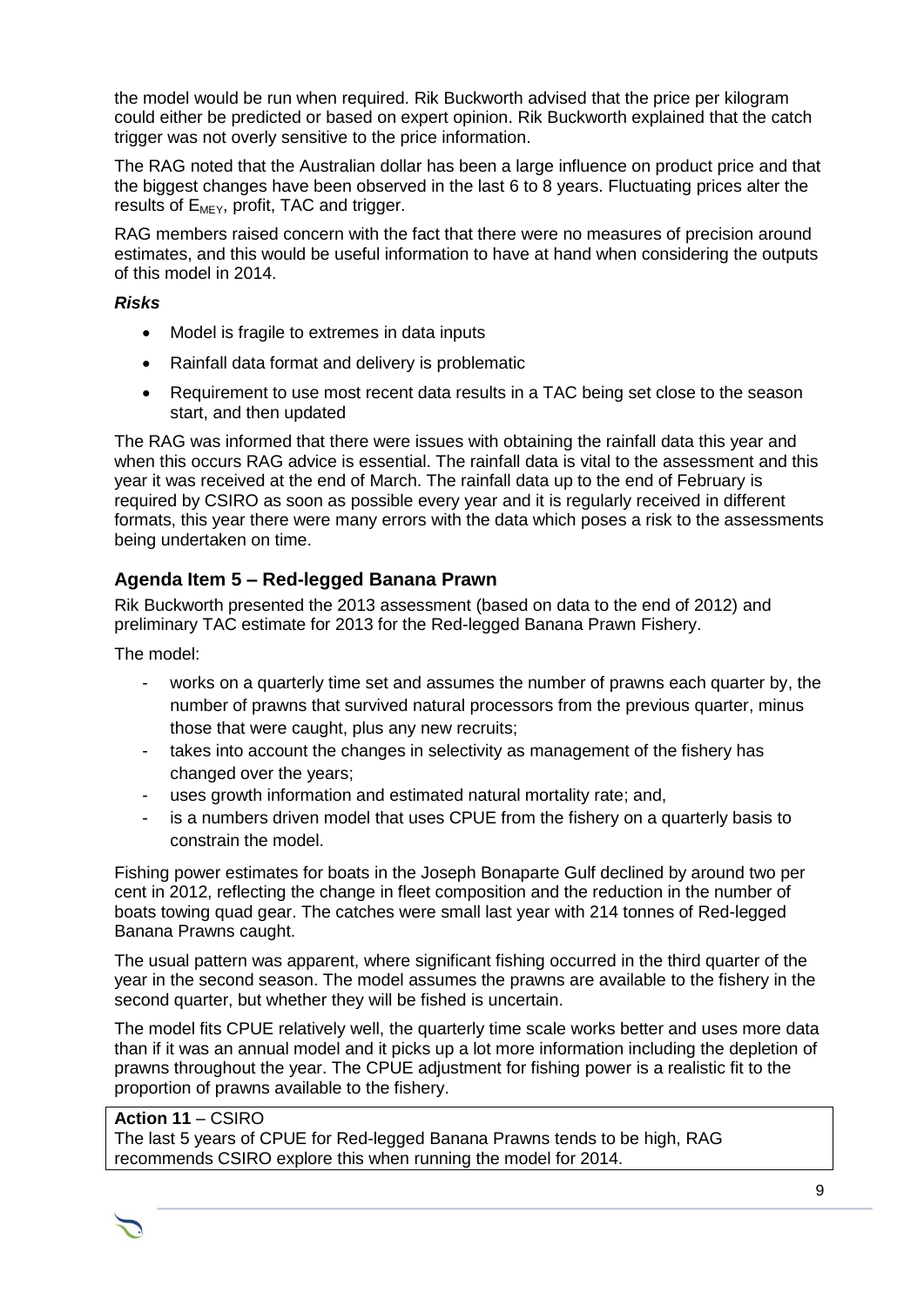The fishery appears as though it was overfished in the mid 90's, however the fishery has recovered particularly well in the last five years and recruitment is high. The spawning biomass increased correspondingly and has also increased as a result of reduced catches.

Last year the fishery was above  $B_{M E Y}$ , currently the fishery is underperforming economically as not enough effort has been applied to Red-legged Banana Prawns. As such, it is considered under-fished from an economic perspective.

The TAC predicted base case estimate produced for 2013 and 2014 was 542 and 514 tonnes respectively; this would bring the target fishing mortality rate to about 0.16 on average. The fishery is sustainable and is in a reasonable condition for next year.

## **Refinement of harvest strategy**

The RAG discussed the limit reference points of 390 kg/boat/day and 0.5  $B_{MSY}$  for the purpose of the harvest strategy. It caused some confusion when applying it for the first time in 2013, given 390 kg/boat/day estimates 0.5  $B_{MSY}$  in 2012; however 0.5  $B_{MSY}$  may change from year to year. As such, it was agreed that the RAG needs to recommend which one to use as the basis for the limit reference point (LRP).

It was agreed that this decision would better be left until after the Commission has made a decision on the future management arrangements for the NPF. The RAG will then further discuss the LRP for red-legs, and more broadly review the Harvest Strategy and timetable for assessments for each species.

The RAG agreed to postpone the refinement of the harvest strategy until future management arrangements have been decided.

*The meeting adjourned at 3:00 pm and returned at 3:30 pm.*

## **Agenda Item 6 – Tiger Prawn**

Rik Buckworth presented the Tiger Prawn and Blue Endeavour Prawn stock assessment for 2012, and the TAE and TAC recommendations for 2013. Those involved in the assessment were acknowledged for their contributions.

#### **Action 12** – Chair

Ian Knuckey to write to Janet Bishop on behalf of the RAG thanking her for input into the Tiger Prawn assessment over many years.

The assessment was altered slightly this year but used the same weekly size-structured model, a Bayesian hierarchical biomass production model and a bio-economic model. The inputs included; updated length frequency information from the surveys, abundance indices [surveys and catch and effort] and applied fishing power. It applied the forward predictions from the 2013 assumed fishing pattern and effort that was agreed by the RAG in February 2013.

The 2012 predicted catch and effort, 2012 actual catch and effort, and the 2013 base case assessment for predicted catch and effort that were presented to the RAG are outlined in [Table 3.](#page-10-0) The difference in predicted and actual catches for Brown Tiger Prawns was due to a number of issues and exploration of the model is continuing in an effort to understand this. The assessment indicates that Brown Tiger Prawns were under fished in 2012.

The base case assessment results are outlined in

[Table](#page-10-1) 4 and indicate that the fishery is not considered to be over fished. Grooved and Brown Tiger Prawns and Blue Endeavour Prawns were close to or above  $S_{\text{MSV}}$  (the spawning stock size at maximum sustainable yield), and grooved and Brown Tiger Prawns were well below  $E_{MSY}$  (effort at maximum sustainable yield). Relative to MEY, Grooved Tiger Prawns were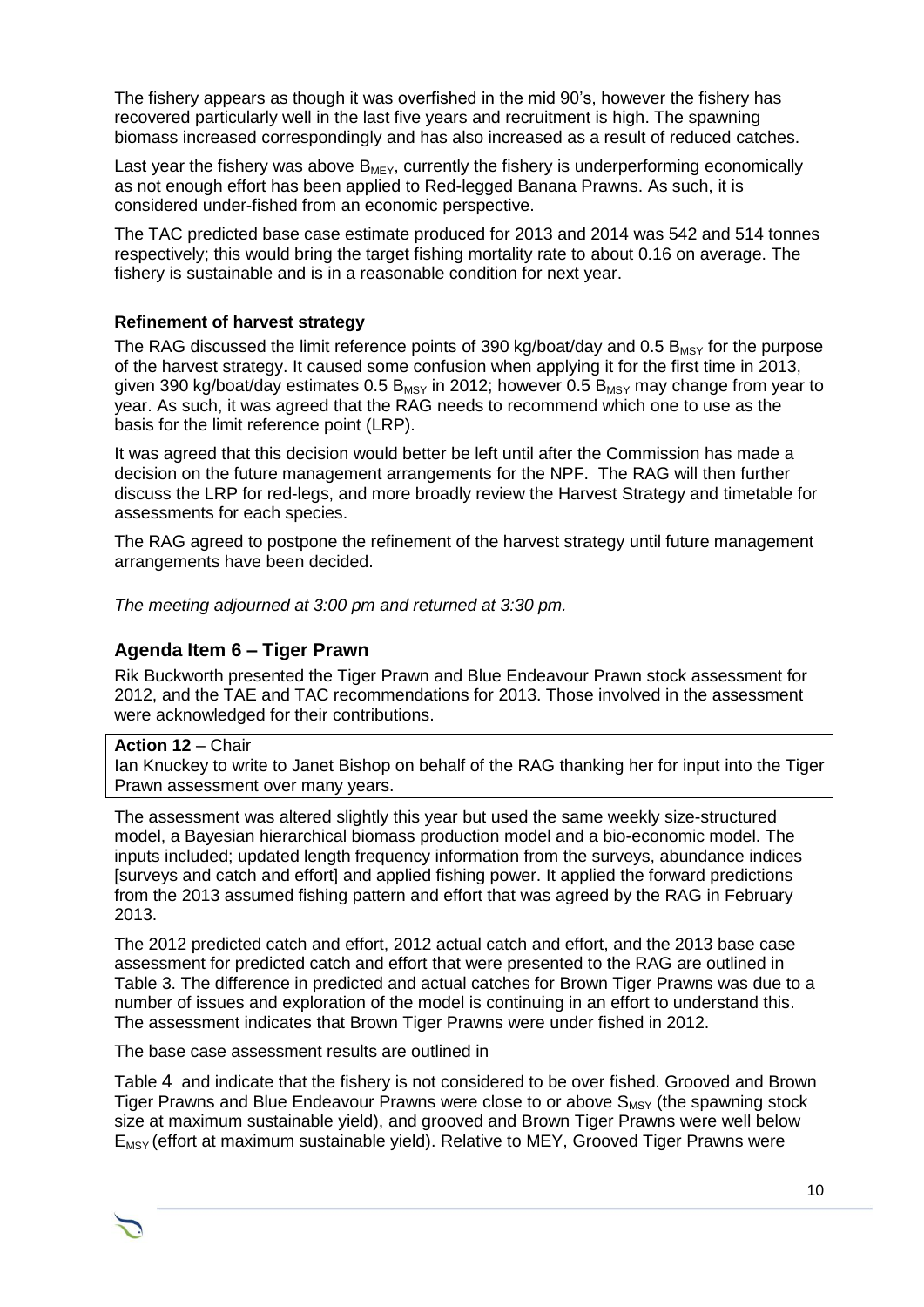fished to about the right level and Brown Tiger Prawns were substantially under fished according to the model.

<span id="page-10-0"></span>

| Table 3. 2012 predicted and actual catch and effort and 2013 predicted catch and effort for |  |
|---------------------------------------------------------------------------------------------|--|
| grooved and Brown Tiger Prawns.                                                             |  |

|                              | <b>Grooved</b> | <b>Brown</b> | <b>Total Tigers</b> |  |
|------------------------------|----------------|--------------|---------------------|--|
| 2012                         |                |              |                     |  |
| Predicted Catch (t)          | 742            | 927          | 2085                |  |
| Actual catch (t)             | 826            | 379          | 1205                |  |
| Predicted Effort (boat days) | n/a            | n/a          | 6449                |  |
| Actual Effort (boat days)    | 4072           | 1324         | 5369                |  |
| 2013                         |                |              |                     |  |
| Predicted Catch (t)          | 1292           | 1781         | 3073                |  |
| Predicted Effort (boat days) | 3781           | 2880         | 6661                |  |

<span id="page-10-1"></span>**Table 4. 2012 base case assessment results for grooved and Brown Tiger Prawns, and Endeavour Prawns.**

|                                                           | <b>Grooved</b> | <b>Brown</b> | <b>Endeavour</b> |
|-----------------------------------------------------------|----------------|--------------|------------------|
| Catch <sub>2013</sub> (TAC: grooved+brown)                | 1292           | 1781         | 439              |
| Observed C <sub>2012</sub>                                | 826            | 379          | 283              |
| $S_{\text{MEY}}/S_{\text{MSY}}$                           | 1.574          | 1.386        | 1.436            |
| $S_{2012}/S_{MSY}$ (%)                                    | 108.6          | 104.1        | 88.5             |
| $S_{2012}/S_{M EY}$ (%)                                   | 69.0           | 75.1         | 61.6             |
| 5-year mav(S <sub>2008-2012</sub> /S <sub>MSY</sub> ) (%) | 116            | 116          | 91               |
| $S_{2019}/S_{M EY}$ (%)                                   | 100.8          | 109.2        | 84.2             |
| Observed nominal $E_{2012}$                               | 4072           | 1324         |                  |
| Estimated nominal $E_{2013}$                              | 3781           | 2880         |                  |
| $E_{\text{MEY}}/E_{\text{MSY}}(\%)$                       | 36.9           | 60.5         |                  |
| $E_{2012}/E_{MSY}$ (%)                                    | 38.8           | 28.8         |                  |
| $E_{2012}/E_{MEV}$ (%)                                    | 105.3          | 47.7         |                  |
| Standardised E <sub>2012</sub> /E <sub>MSY</sub> (%)      | 38.8           | 28.8         |                  |
| Standardised E <sub>2012</sub> /E <sub>MEY</sub> (%)      | 105.2          | 47.6         |                  |

There was a small decrease in relative fishing power. Quad gear stayed the same and its deployment remained steady at 77 per cent of the fishing fleet for Tiger Prawns.

The prediction this year is for good recruitment for both brown and Grooved Tiger Prawns.

Although the fishery has been over fished in the past it is now clearly rebuilding. Effort levels are below those that will achieve  $E_{M E Y}$ , due to the reduction in effort and fleet size.

The ratio of the different sizes of Tiger Prawns, along with estimated prices, was presented to the RAG and it was identified that the information needed updating.

## **Action 13** – CSIRO

Rik Buckworth to update the ratio of different sizes and estimated price at particular sizes for Tiger Prawns to use in the assessment.

The prawn prices and fuel costs index predicted that the fuel prices were not going to increase excessively in the near future and the prawn prices reflect this. The increase in the